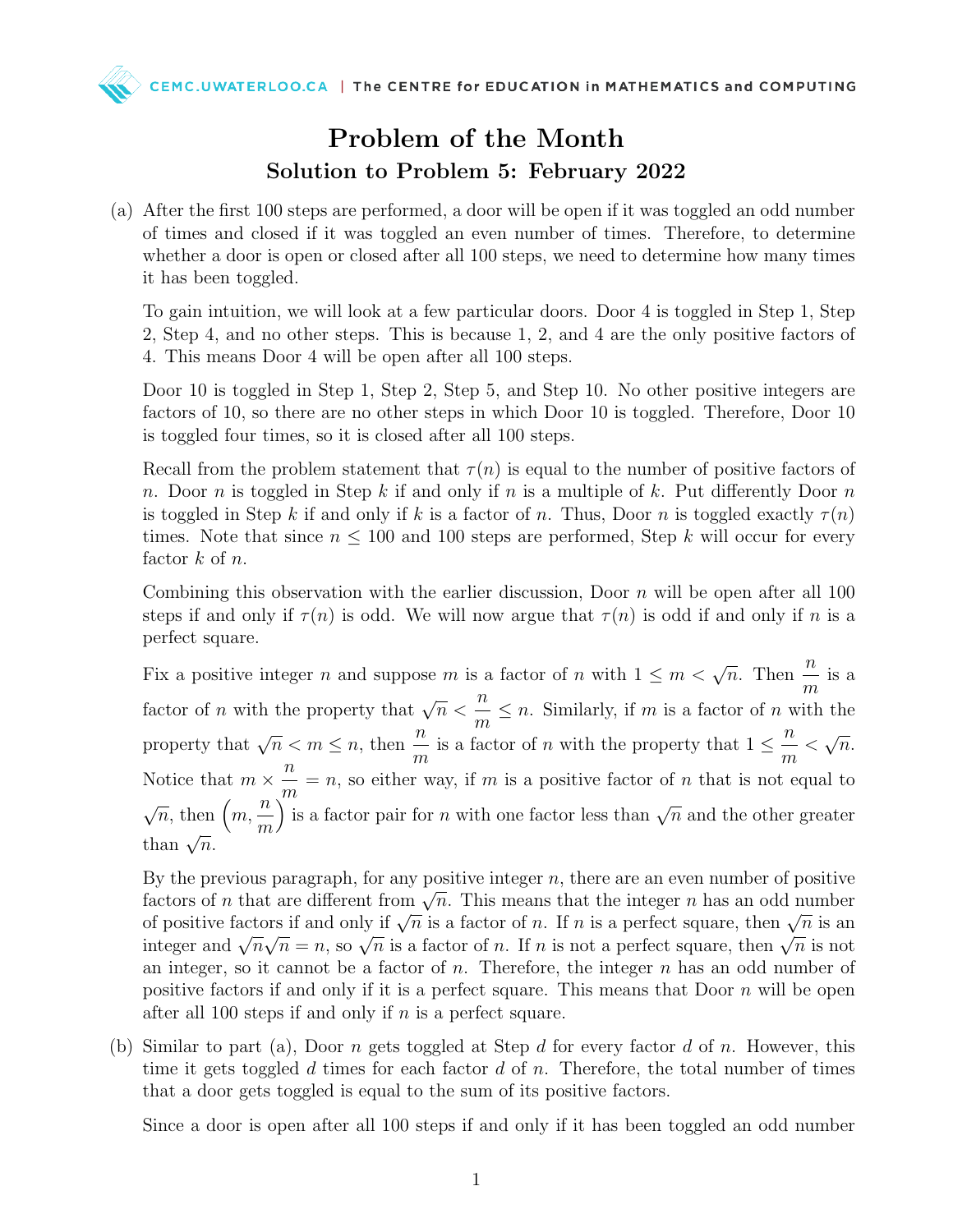of times, we need to determine for which positive integers n the sum of the factors of n is odd.

We will consider two cases.

**Case 1:** Suppose n is odd. In this situation, every positive factor of n is odd. The sum of odd integers is odd if there is an odd number of them being added together and even otherwise. Thus, the positive factors of an odd integer have an odd sum if and only if there is an odd number of them. In other words, if  $n$  is odd, then Door  $n$  is open after all 100 steps if and only if  $\tau(n)$  is odd. By part (a), Door n is open if and only if n is a perfect square.

**Case 2:** Suppose n is even. This means there is a positive integer k and an odd positive integer m such that  $n = 2<sup>k</sup>m$ . The number of even factors will not affect whether the sum of the factors is odd or even since the sum of any number of even factors is always even. This means to determine if the sum of the positive factors is even or odd, we need only consider the odd factors. If there is an odd number of odd factors, then the sum of the positive factors will be odd. Otherwise, it will be even.

If d is an odd factor of  $n = 2<sup>k</sup>m$ , then d must be a factor of m. Conversely, if d is a factor of m, then d is an odd factor of n. Thus, the number of odd factors of  $n = 2<sup>k</sup>m$  is equal to the number of odd factors of  $m$ . We are assuming that  $m$  is odd, so it has an odd number of positive factors if and only if it is a perfect square (by the previous case). Therefore,  $n$ has an odd number of odd factors if and only if  $m$  is a perfect square.

Putting the cases together, we have that every positive integer  $n$  can be written in the form  $2<sup>k</sup>m$  where k is a non-negative integer and m is an odd positive integer. Door n will be open after all 100 steps if and only if  $m$  is a perfect square.

Thus, Door n will be open after all 100 steps if and only if n is the product of a power of 2 and an odd perfect square. This description can be simplified even more. Suppose  $n = 2<sup>k</sup>m$  where k is non-negative and m is an odd perfect square. This means  $m = r<sup>2</sup>$  for some r. If k is even, then  $n = 2^k m = 2^{k} r^2 = (2^{\frac{k}{2}} r)^2$ , so n itself is a perfect square. If k is odd, then  $k-1$  is even, so  $n = 2^k m = 2(2^{k-1}r^2) = 2(2^{\frac{k-1}{2}}r)^2$ , so n is two times a perfect square.

We can now say that Door n will be open after all 100 steps if and only if n is a perfect square or  $n$  is two times a perfect square.

(c) For this part, we still need to identify whether Door n, after n steps, has been toggled an even or an odd number of times. It will be open if and only if it has been toggled an odd number of times.

In the first n steps, Door n gets toggled  $\tau(d)$  times for every factor d of n. From part (a), we know that  $\tau(d)$  is even unless d is a perfect square. By reasoning we have used earlier, this means that Door  $n$  will be open after  $n$  steps if and only if an odd number of perfect squares divide n.

Every positive integer *n* can be written uniquely in the form  $p_1^{e_1} p_2^{e_2} \cdots p_k^{e_k}$  where the  $p_i$  are distinct prime numbers and the  $e_i$  are positive integers. A positive integer  $d$  is a factor of *n* if and only if  $d = p_1^{f_1} p_2^{f_2} \cdots p_k^{f_k}$  $\frac{f_k}{k}$  for some integers  $f_i$  with  $0 \leq f_i \leq e_i$  for each i. For d to be a perfect square, each of the  $f_i$  must be even. To count the number of factors of